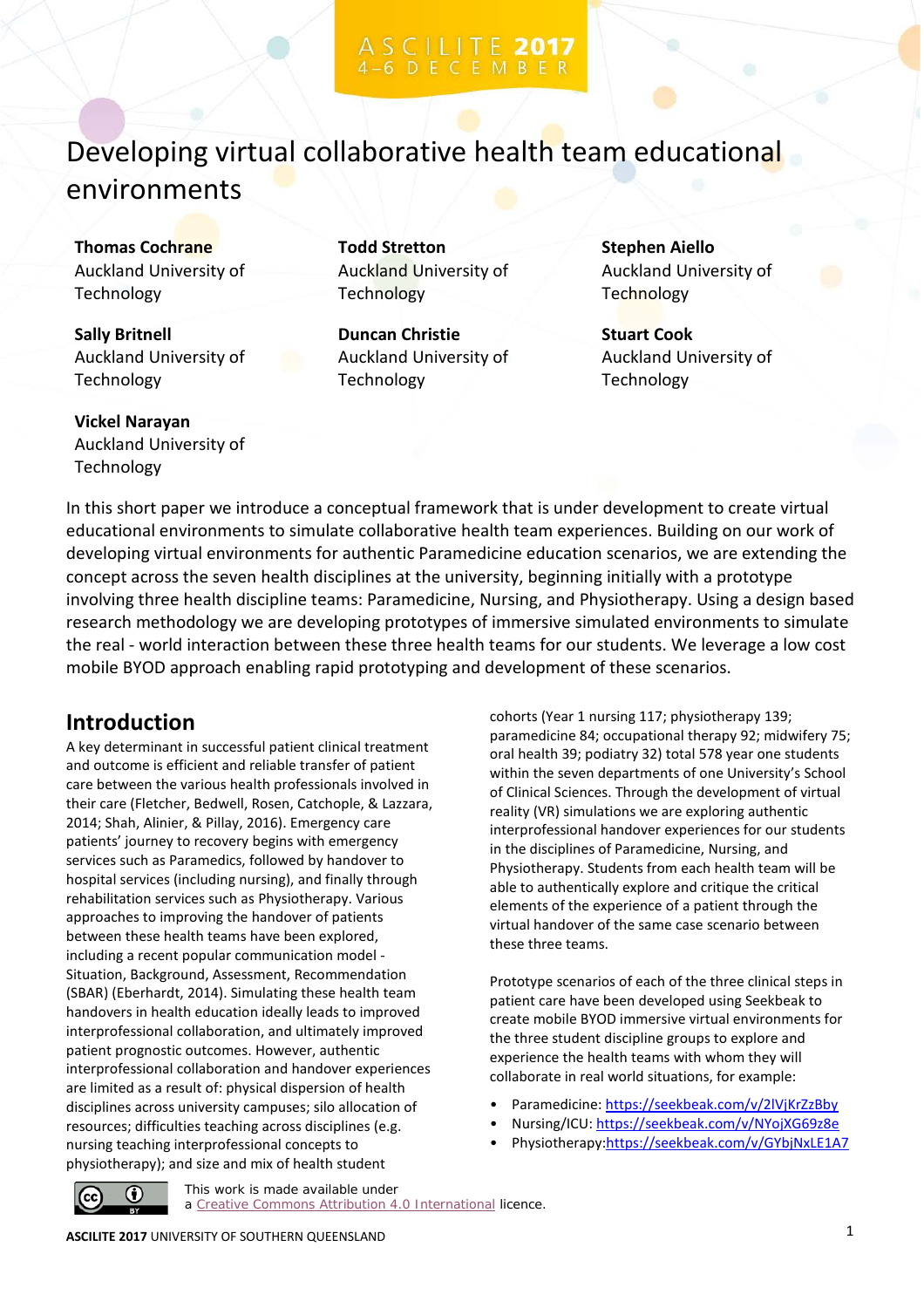#### **Literature review**

Interprofessional education (IPE) is critical in the preparation of healthcare students who can communicate clinically relevant information and work collaboratively for safe patient care (Cumin, Skilton & Weller, 2017; Stow, Morphet, Griffiths, Huggins & Morgan, 2017). One example of interaction between health disciplines is the handover of a patient, whereby clinical information is exchanged and responsibility and accountability for some, or all aspects of care for a patient is transferred to another interprofessional (Stow, et al., 2017). Ineffective communication, including the use of different professional "language" during clinical handover, impacts the continuity of patient care and contributes to adverse effects and potentially legal claims of malpractice (Thomas, Schultz, Hannaford & Runciman, 2013; Wong, Yee & Turner, 2008). Recent reviews of undergraduate interprofessional education found that there were few opportunities, other than clinical training on the wards, for handover practice between nursing, physiotherapy and paramedicine students (Gough, Hellaby, Jones, & MacKinnon, 2012; Reeves et al., 2013). This, along with the fast pace and high complexity of managing intensive and acute care patients, has led to healthcare students often feeling challenged and unprepared to practice in this environment (Thomas, Rybski, Apke, Kegelmeyer & Kloos, 2017; Reed, Hermelin, Kennedy & Sharma, 2017). With limited literature describing simulation between paramedicine, nurses and physiotherapy, the handover of a patient is viewed as a point of overlapping practice between these disciplines to develop interprofessional education (Stow, et al., 2017).

Interprofessional simulation can be delivered in many forms - from panels of discipline experts co-contributing to a case scenario, to clinical scenarios simulated in a simulation room with a manikin. Interprofessional simulation has demonstrated value in enhancing respect, collaboration, communication and understanding of roles between care disciplines (Bursiek, Hopkins, Breitkopf, Grubbs, Joswiak, Klipfel & Johnson, 2017; Jacobs, Beyer & Carter, 2017). Simulation can provide "hands-on" learning experiences that are realistic and help students to gain competence and confidence (Thomas, et al., 2017). As the virtual interprofessional environment can be interacted with individually, it can also provide flexible access to educational experiences, thereby improving the learning value from a more active involvement of non-technical skills (Reime, Johnsgaard, Kvam, Aarflot, Engeberg, Breivik & Brattebø, 2017). When developing simulation, the importance of piloting scenarios before use in larger scale has been emphasised in previous studies (Stow, et al., 2017).

### **Methodology**

Informed by our literature review, our initial research question is: What are the key principles for creating an authentic virtual experience for health care students that simulates real world health-team patient handover using mobile VR?

The research project involves collaboration of clinical lecturers from three health disciplines at the university who will partner with the university's central teaching and learning research and support unit. Participants are drawn from students enrolled in the university's three and four-year degree programmes in Paramedicine, Nursing, and Physiotherapy. We utilise a design based research (DBR) methodology to guide the project development, that is informed by a framework for designing mobile VR environments for higher education (Cochrane et al., 2017). The design framework (Cochrane, 2016) employs a simple ecology of resources to capture and share user-generated VR environments. Health care environments are captured by a smartphone controlled 360-degree camera (e.g. LG360 cam[-](http://www.lg.com/us/mobile-accessories/lg-LGR105.AVRZTS-360-cam))

[www.lg.com/us/mobile-accessories/lg-LGR105.AVRZTS-](http://www.lg.com/us/mobile-accessories/lg-LGR105.AVRZTS-360-cam))[360-cam\),](http://www.lg.com/us/mobile-accessories/lg-LGR105.AVRZTS-360-cam)) then content is added through editing platforms (e.g. SeekBeak- [www.seekbeak.com](http://www.seekbeak.com/)) to enable interaction in the clinical virtual environment. Authentically designed contexts can be viewed on the participant's smartphones using a Google Cardboard compatible Head Mounted Display (HMD). While DBR (used synonymously with Educational Design Research) involves three iterative stages (McKenney & Reeves, 2012), this paper focuses upon the design and prototyping stage, representing a design and construction study (Kopcha, Schmidt and McKenney, 2015) that presents the design frameworks along with theoretical and empirical grounding that gives it shape. Through several initial exploratory projects we have identified five design principles (DP1-DP5) that will be refined through the DBR research.

- DP1: Basing the project within a design-based research methodology (Bannan, Cook, & Pachler, 2015; Cook & Santos, 2016)
- DP2: Supporting the project through the establishment of a community of practice (Cochrane, 2014; Cochrane & Narayan, 2016)
- DP3: Using heutagogy (student-determined learning) as a guiding pedagogical framework (Blaschke & Hase, 2015; Hase, 2014)
- DP4: Designing around the authentic use of mobile devices and VR (Burden & Kearney, 2016; Cochrane & Narayan, 2017; Kearney, Schuck, Burden, & Aubusson, 2012)
- DP5: Integrate collaboration and team-work into the project activities (Kearney et al., 2012; OECD, 2015)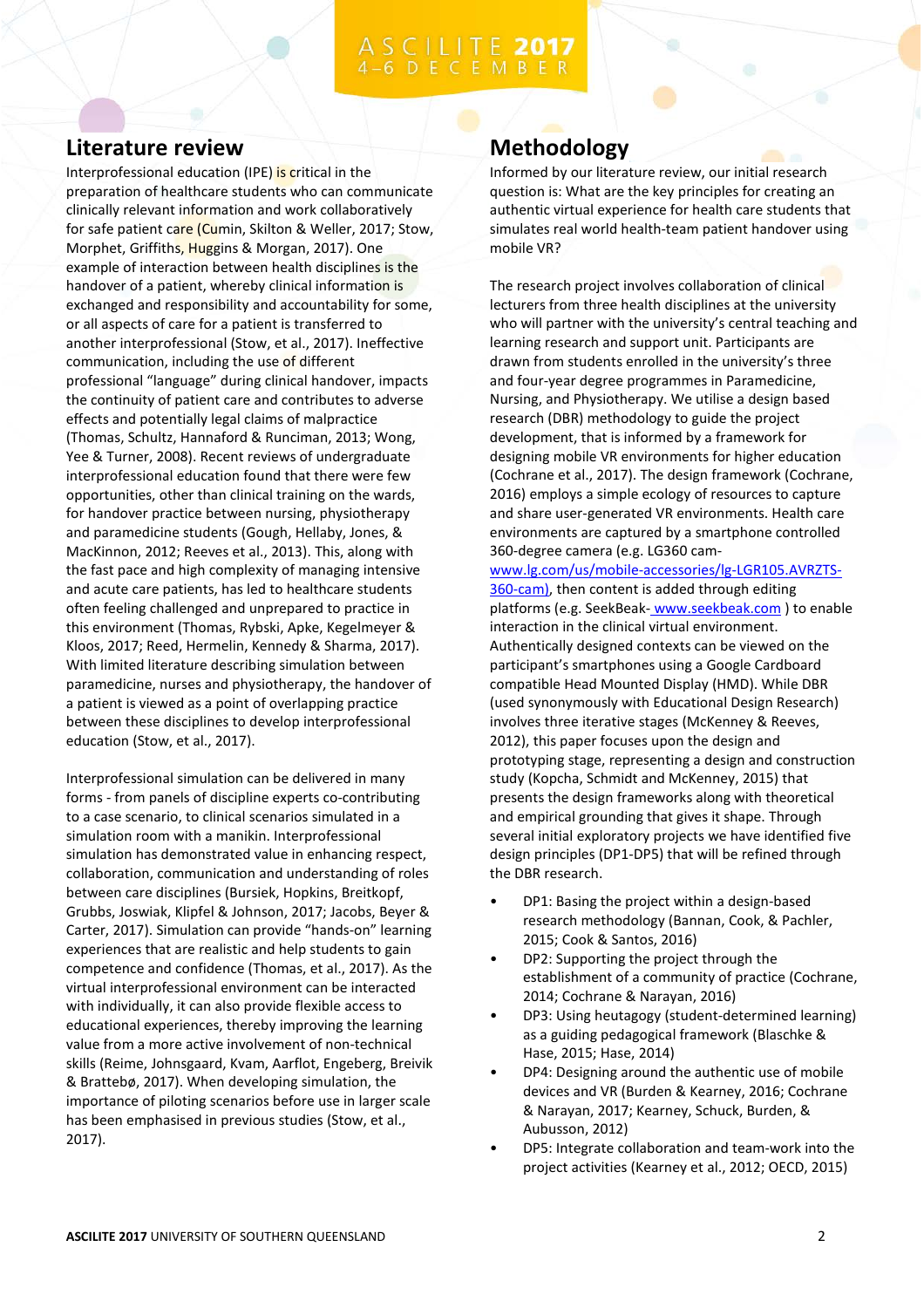# C I L I T E 2017

In addition to McKenney and Reeves (2012) three DBR stages, we add a fourth stage that emphasises the dissemination of the research through peer reviewed publications or the scholarship of technology enhanced learning (SOTEL), illustrated in Figure 1.



*Figure 1: The four stages of DBR – modified from McKenney and Reeves, 2012; p159*

#### Design and construction iteration 1

This paper outlines the first two DBR phases of each research project where we co-define the project problem and requirements, and develop prototype solutions based on existing design principles and technological innovation. Cormier (2008) refers to the design of a collection of tools to support learning as an ecology of resources (EOR). A generic mobile VR ecology of resources is designed to support each project consisting of a bricolage of mobile social media tools that facilitate five key elements associated with our identified design principles: (1) a participant team hub, (2) a mobile VR content creation platform, (3) a cloud-based VR content host, (4) VR content publication and sharing via social networks (SNS), and (5) a smartphone-driven head mounted display. In our case the ecology of resources utilised to support the projects include:

- Individual Wordpress blogs as project journals.
- A team Wordpress blog for publicising project outputs (for example: [http://meshVR.wordpress.com\)](http://meshvr.wordpress.com/).
- A shared Google Drive folder for project documentation, collaborative research writing, and collaborative curriculum brainstorming and redesign.
- A Google Plus Community.
- A project YouTube Channel.
- SeekBeak VR creation and publication platform.
- A social media hashtag (for example: #mesh360).

The mobile VR ecology of resources provides both a bricolage of community building and nurturing tools for the projects, and provides a rich source of participantgenerated artefacts and reflections from both lecturers and students. The mobile EOR supports the design of

triggering events for stimulating student discussion and collaboration. In choosing platforms for each element of the framework we have focused upon selecting crossplatform tools that enable a rapid prototyping and development strategy enabling lecturers and students to create and share authentic scenarios quickly and easily. A simple and flexible delivery platform is key to making the project sustainable and affordable, and therefore we have chosen social media platforms such as YouTube and Seekbeak as suitable mobile VR content hosts that do not require any specialised institutional web server, minimises the project IT infrastructure, and provides the opportunity for either private or shared collaboration.

### **Conclusion**

This paper highlights the initial development of virtual reality (VR) simulation of healthcare team handover and details the prototype design stage exploring whether the creation of an authentic virtual experience using mobile VR enhances interprofessional education. We have utilised five design principles to guide the implementation of a design-based research framework. Initial feedback from lecturers in the three discipline contexts of Paramedicine, Nursing, and Physiotherapy has been very positive, and the lecturers have been empowered to create and share their own custom designed mobile VR scenarios using Seekbeak as a rapid prototyping tool. The project has facilitated increased interprofessional collaboration, modelling real world health team interaction. Collaboration with educational researchers has provided a theoretically informed framework to guide the development of these scenarios. The next stages of the project will involve student participation, feedback, and evaluation.

#### **References**

Bannan, B., Cook, J., & Pachler, N. (2015). Reconceptualizing design research in the age of mobile learning. *Interactive Learning Environments*, 1-16. doi:10.1080/10494820.2015.1018911

Blaschke, L., & Hase, S. (2015). Heutagogy, Technology, and Lifelong Learning for Professional and Part-Time Learners. In A. Dailey-Hebert & K. S. Dennis (Eds.), *Transformative Perspectives and Processes in Higher Education* (Vol. 6, pp. 75-94): Springer International Publishing.

Burden, K., & Kearney, M. (2016). Conceptualising Authentic Mobile Learning. In D. Churchill, J. Lu, K. F. T. Chiu, & B. Fox (Eds.), *Mobile Learning Design: Theories and Application* (pp. 27-42). Singapore: Springer Singapore.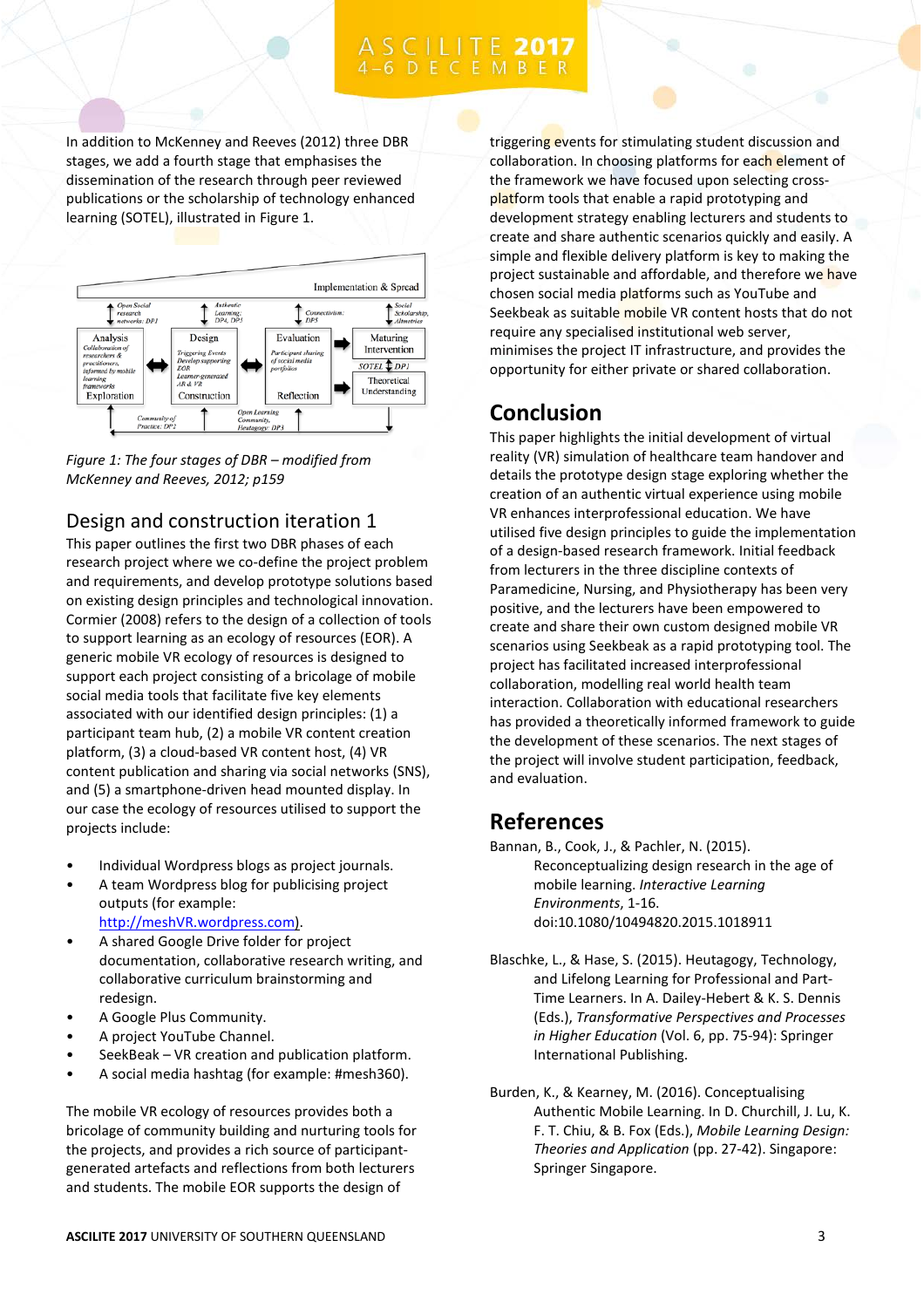- Bursiek, A.A., Hopkins, M.R., Breitkopf, D.M., Grubbs, P.L., Joswiak, M.E., Klipfel, J.M., Johnson, K.M. (2017). Use of High-Fidelity Simulation to Enhance Interdisciplinary Collaboration and Reduce Patient Falls. *Journal of Patient Safety, Article in Press.* DOI: 10.1097/PTS.0000000000000277.
- Cochrane, T. (2014). Critical success factors for transforming pedagogy with mobile Web 2.0. *British Journal of Educational Technology, 45*(1), 65-82. doi:10.1111/j.1467-8535.2012.01384.x
- Cochrane, T. (2016). Mobile VR in Education: From the Fringe to the Mainstream. *International Journal of Mobile and Blended Learning (IJMBL), 8*(4), 45-61. doi:10.4018/IJMBL.2016100104
- Cochrane, T., Cook, S., Aiello, S., Christie, D., Sinfield, D., Steagall, M., & Aguayo, C. (2017). A DBR Framework for Designing Mobile Virtual Reality Learning Environments. *Australasian Journal of Educational Technology (AJET), 33*(In Review for Special Issue on Mobile Augmented and Virtual Reality).
- Cochrane, T., & Narayan, V. (2016). Principles of modeling COPs for pedagogical change: Lessons learnt from practice 2006 to 2014. In J. McDonald & A. Cater-Steel (Eds.), *Implementing Communities of Practice in Higher Education: Dreamers and Schemers* (Vol. Part IV, pp. 619-643). Singapore: Springer.
- Cochrane, T., & Narayan, V. (2017). Design Considerations for Mobile Learning. In C. Reigeluth, B. J. Beatty, & R. Myers (Eds.), *Instructional-Design Theories and Models* (Vol. 4, pp. 385-414). New York: Routledge.
- Cook, J., & Santos, P. (2016). Three Phases of Mobile Learning State of the Art and Case of Mobile Help Seeking Tool for the Health Care Sector. In D. Churchill, J. Lu, T. K. F. Chiu, & B. Fox (Eds.), *Mobile Learning Design* (pp. 315-333): Springer Singapore.
- Cumin, D., Skilton, C., Weller, J. (2017). Information transfer in multidisciplinary operating room teams: A simulation-based observational study. *BMJ Quality and Safety, 26*(3), 209-216.DOI: 10.1136/bmjqs-2015-005130.
- Eberhardt, S. (2014). Improve handoff communication with SBAR. *Nursing2017, 44*(11), 17-20. doi:10.1097/01.nurse.0000454965.49138.79
- Fletcher, K. A., Bedwell, W. L., Rosen, M., Catchople, K., & Lazzara, E. (2014). Medical Team Handoffs. *Proceedings of the Human Factors and Ergonomics*

*Society Annual Meeting, 58*(1), 654-658. doi:doi:10.1177/1541931214581154

- Gough, S., Hellaby, M., Jones, N., & MacKinnon, R. (2012). A review of undergraduate interprofessional simulation-based education (IPSE). *Collegian, 19,*  153–170. doi:10.1016/j.colegn.2012.04.004
- Hase, S. (2014). An introduction to self-determined learning (Heutagogy). In L. M. Blaschke, C. Kenyon, & S. Hase (Eds.), *Experiences in Self-Determined Learning* (Vol. Paperback and Kindle editions, pp. 1-9): CreateSpace Independent Publishing Platform.
- Jacobs, R., Beyer, E., Carter, K. (2017). Interprofessional simulation education designed to teach occupational therapy and nursing students complex patient transfers. *Journal of Interprofessional Education and Practice, 6*,67-70. DOI: 10.1016/j.xjep.2016.12.002.
- Kearney, M., Schuck, S., Burden, K., & Aubusson, P. (2012). Viewing mobile learning from a pedagogical perspective. *Research in Learning Technology, 20*(14406), 1-17. doi:10.3402/rlt.v20i0.14406
- Kopcha, T. J., Schmidt, M. M., & McKenney, S. (2015). Editorial 31(5): Special issue on educational design research (EDR) in post-secondary learning environments. *Australasian Journal of Educational Technology, 31*(5), i-ix. doi[:http://dx.doi.org/10.14742/ajet.2903](http://dx.doi.org/10.14742/ajet.2903)
- McKencney, S., & Reeves, T. (2012). *Conducting educational design research*. London: Routledge.
- OECD. (2015). *Students, Computers and Learning*. rue André-Pascal, 75775 PARIS: PISA, OECD Publishing.
- Reed, D.J.W., Hermelin, R.L., Kennedy, C.S., Sharma, J. (2017).
- Interdisciplinary onsite team-based simulation training in the neonatal intensive care unit: A pilot report. Journal of Perinatology, 37(4),461-464. DOI: 10.1038/jp.2016.238.
- Reeves, S., Perrier, L., Goldman, J., Freeth, D., & Zwarenstein, M. (2013). Interprofessional education: Effects on practice and healthcare outcomes (update). *Cochrane Database of Systematic Reviews, 13*. Art. No.: CD002213. doi:10.1002/14651854.CD002213.pub3.